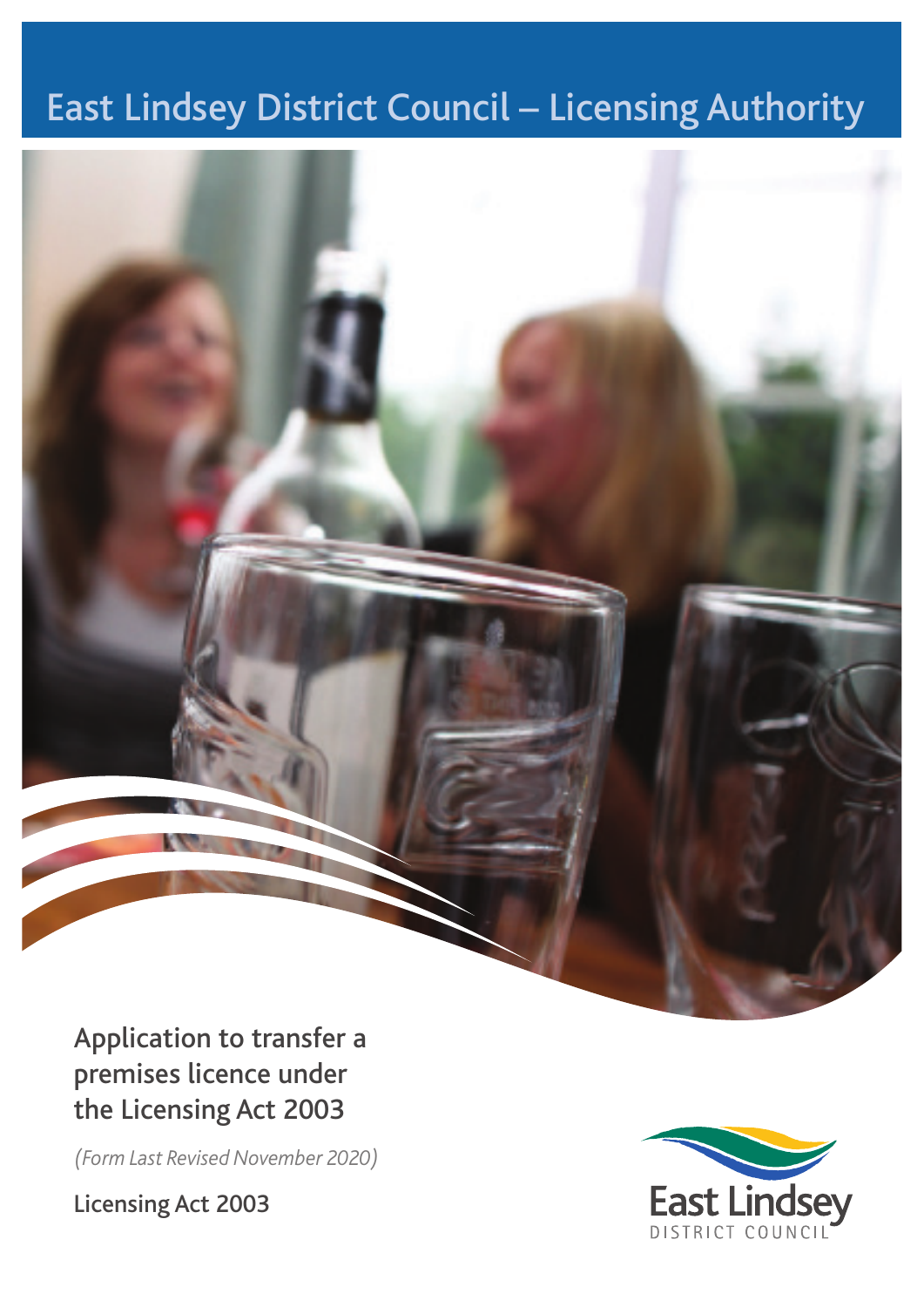Please read the following instructions, guidance notes at the end of the form and any guidance leaflets enclosed with this application before completing your application form.

- 1. If you are completing the form by hand please write legibly in **BLOCK CAPITALS** and write in **BLACK INK**.
- 2. In all cases ensure that your answers are inside the boxes. Use additional sheets as necessary.
- 3. Incomplete or inadequate applications will be rejected and will be required to be resubmitted to the Licensing Authority and the Police.
- 4. The application must be returned with the application fee of £23.00 to:

| The Licensing Team                   | With a copy to:                 |
|--------------------------------------|---------------------------------|
| <b>East Lindsey District Council</b> | <b>Licensing (Alcohol) Team</b> |
| <b>Tedder Hall</b>                   | Lincolnshire Police             |
| Manby Park                           | Myle Crosss Centre              |
| <b>LOUTH</b>                         | <b>Macaulay Drive</b>           |
| Lincolnshire                         | Lincoln                         |
| <b>LN118UP</b>                       | LN2 4EL                         |
|                                      |                                 |

- 5. Licence applications (regarding the sale of alcohol and/or the provision of late night refreshment) must also be copied to the Home Office (Immigration Enforcement Section) at:
	- Alcohol Licensing Team, Home Office (Immigration Enforcement Section), Lunar House, 40 Wellesley Road, Croydon CR9 2BY (Email: alcohol@homeoffice.gsi.gov.uk)
- 6. You MUST ensure that the current premises licence holder signs the consent form (agreeing to the transfer) attached to the rear of this application.

# Transfer a Premises Licence

This application allows an individual or business to transfer a premises licence into their name.

If the premises is transferred to a new owner, or to a new company, then the premises licence needs to be transferred. A transfer of the licence only changes the identity of the holder of the licence and does not alter the licence in any other way

Failing to transfer the premises licence will mean that you will be unable to offer licensable activities until such time as the transfer has been granted.

When submitting your transfer application, you must enclose the whole, current premises licence, if available, or the reasons why you have not been able to supply it.

# Who Should Apply for a Transfer?

The individual or company wishing to take over the premises licence should complete the application. The current premises licence holder should sign the last page of the application form to give their consent to the transfer. Occasionally, it may not be possible to contact the existing premises licence holder, for example, if they have left without giving a forwarding address. If this is the case, the applicant must state on the application form what steps they have taken to try and obtain consent.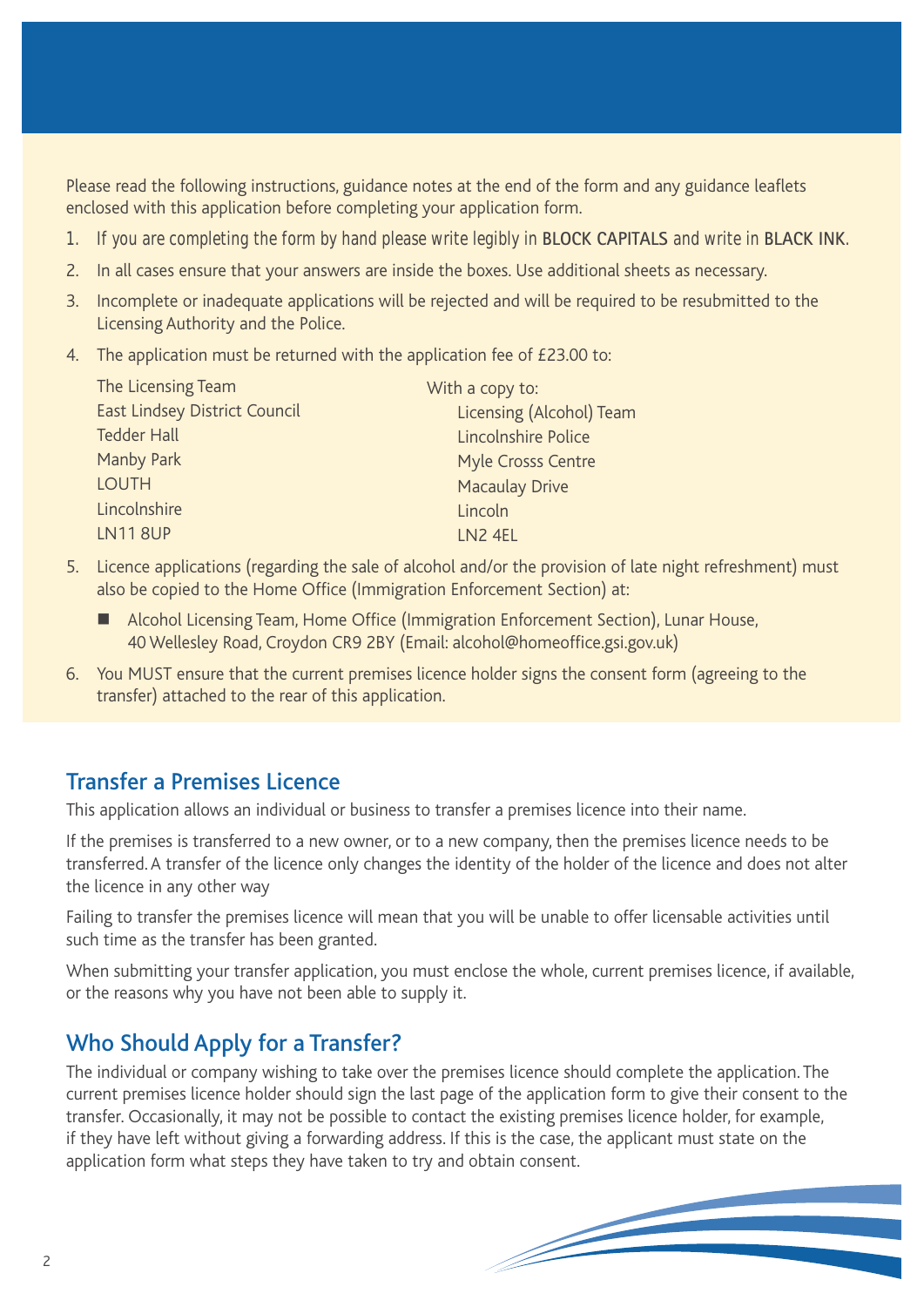## Eligibility Criteria

Any individual, aged 18 or over, may apply for the transfer of a premises licence.

## When Does the Transfer Take Effect?

You can specify whether you want the transfer to take immediate effect or to take effect from a certain date.

### What Happens to your Application?

Lincolnshire Police and the Home Office have 14 days to consider your application and to make a representation if they have any concerns. If a representation is made, a hearing will be held for a Licensing Sub-Committee (consisting of Councillors) to decide whether to grant or refuse the application. No other party may object to this type of application.

If you asked for the transfer to have immediate effect, it will continue to be valid until the hearing. If the application is granted, an updated premises licence will be issued.

## Alcohol Licensed Premises - How does the application to transfer the licence affect the Designated Premises Supervisor (DPS)?

The transfer application will not change the identity of the Designated Premises Supervisor (DPS). If the current DPS will no longer be responsible for running the day to day management of the business, the new premises licence holder also needs to make an application to change the DPS. For more information contact the Licensing Team.

### Alcohol Licensed Premises - What if there is a gaming machine permit for the premises?

When an application to transfer a premises licence is granted any existing gaming machine permit or authorisation for the premises becomes invalid. A new permit or authorisation will need to be obtained. Forms and further information are available from the Council's Licensing Team.

### Making an Application to Transfer

To apply to transfer a premises licence the applicant will need to complete the prescribed application form. Additionally, the current licence holder must sign a form showing that they consent to the transfer of the licence.

The application should be made as follows:

- $\blacksquare$  The completed application form, together with the fee of £23 (cheques payable to East Lindsey District Council), should be sent to the Licensing Section at the address below\*.
- $\blacksquare$  A copy of the completed application should be sent to Licensing (Alcohol), Lincolnshire Police, Myle Crosss Centre, Macaulay Drive, Lincoln, LN2 4EL

*\*Please note that we no longer accept cash for the payment of licence application fees. Debit or card credit payments can be taken over the phone by contacting the Licensing Team.*

N.B. The current premises licence holder must complete the consent form attached to the rear of this application.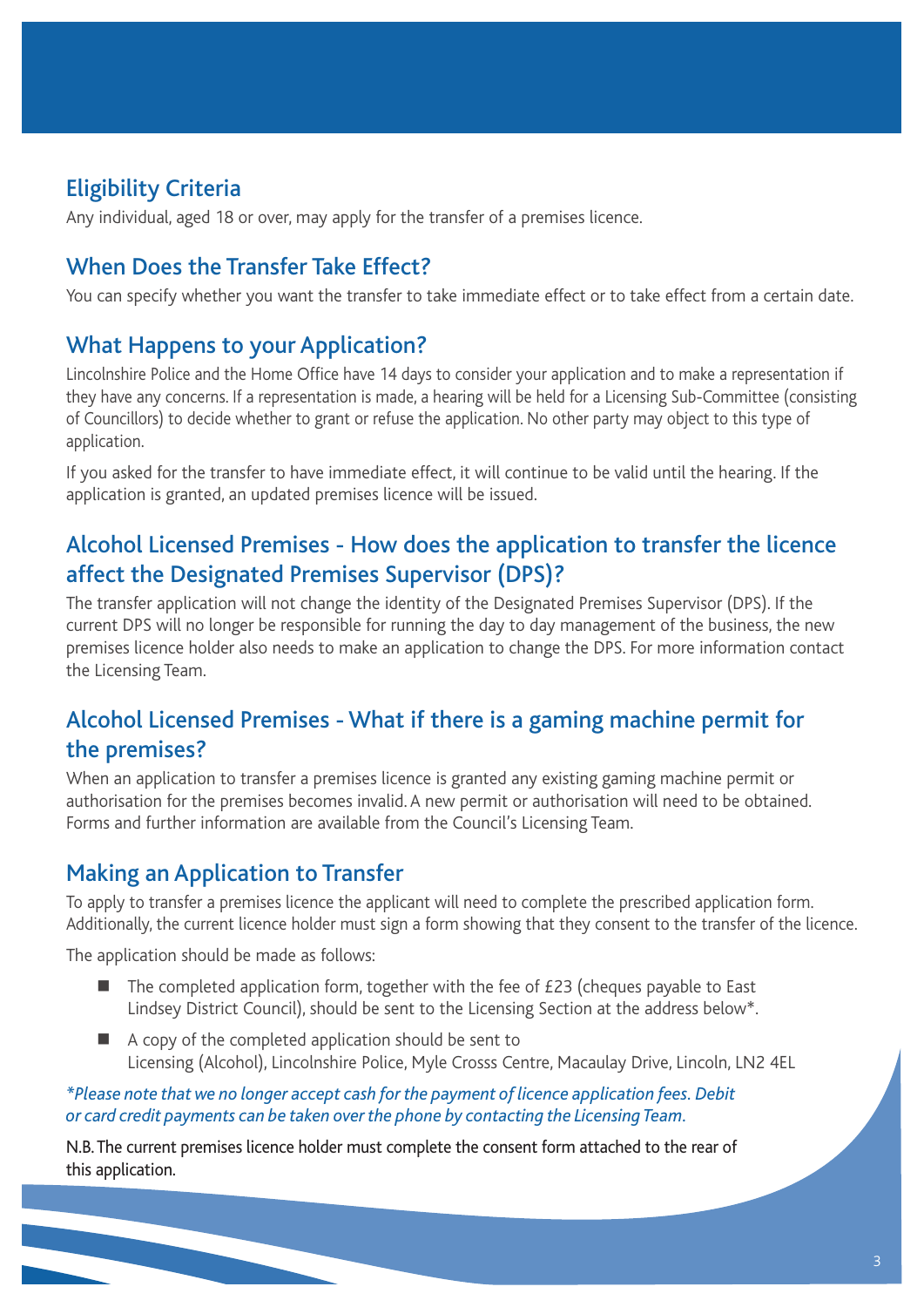Licence applications (regarding the sale of alcohol and/or the provision of late night refreshment) must also be copied to the Home Office (Immigration Enforcement Section) at:

■ Alcohol Licensing Team, Home Office (Immigration Enforcement Section), Lunar House, 40 Wellesley Road, Croydon, CR9 2BY (Email: alcohol@homeoffice.gsi.gov.uk)

### Right to work in the UK

All individuals (including individuals within a business partnership), who apply for a premises licence authorising the sale of alcohol and/or the provision of late night refreshment, must prove that they have the legal right to work in the UK.

However, this requirement does not relate to individuals who apply on behalf of a charity, educational institution, health service body, recognised club, etc.

Also, the requirement does not relate to a premises licence where regulated entertainment is the only licensable activity being sought.

Each individual applicant must provide copies of official documents showing that they are either a British or UK citizen, a national of an EEA country or Switzerland, have been granted indefinite leave to remain and work in the UK, or have another immigration permission allowing them to lawfully work in a field relevant to the sale of alcohol and/or late night refreshment.

Official guidance notes on what documents are acceptable and which pages must be photocopied are included within the premises licence transfer application form. Premises licence applicants should not send original documents through the post, but rather send good quality photocopies of all relevant pages.

This Authority may request further documentation or carry out further checks with the Home Office if an applicant's immigration status is unclear.

Premises licences cannot legally be granted to any person who does not have the right to work in the UK.

Please note that the above Right to Work requirements also relate to applications to transfer a premises licence authorising the sale of alcohol and/or the provision of late night refreshment.

These new requirements for premises licence applicants came into force on 6 April 2017.

### For further information:

The Licensing Team, East Lindsey District Council, Tedder Hall, Manby Park, Louth, Lincolnshire LN11 8UP Email: licensing@e-lindsey.gov.uk

Tel: (01507) 601111 | www.e-lindsey.gov.uk

*Your information will be processed in accordance with the law, in particular the Data Protection Act 2018. The information that you provide will only be used for Council purposes unless there is a legal authority do otherwise.*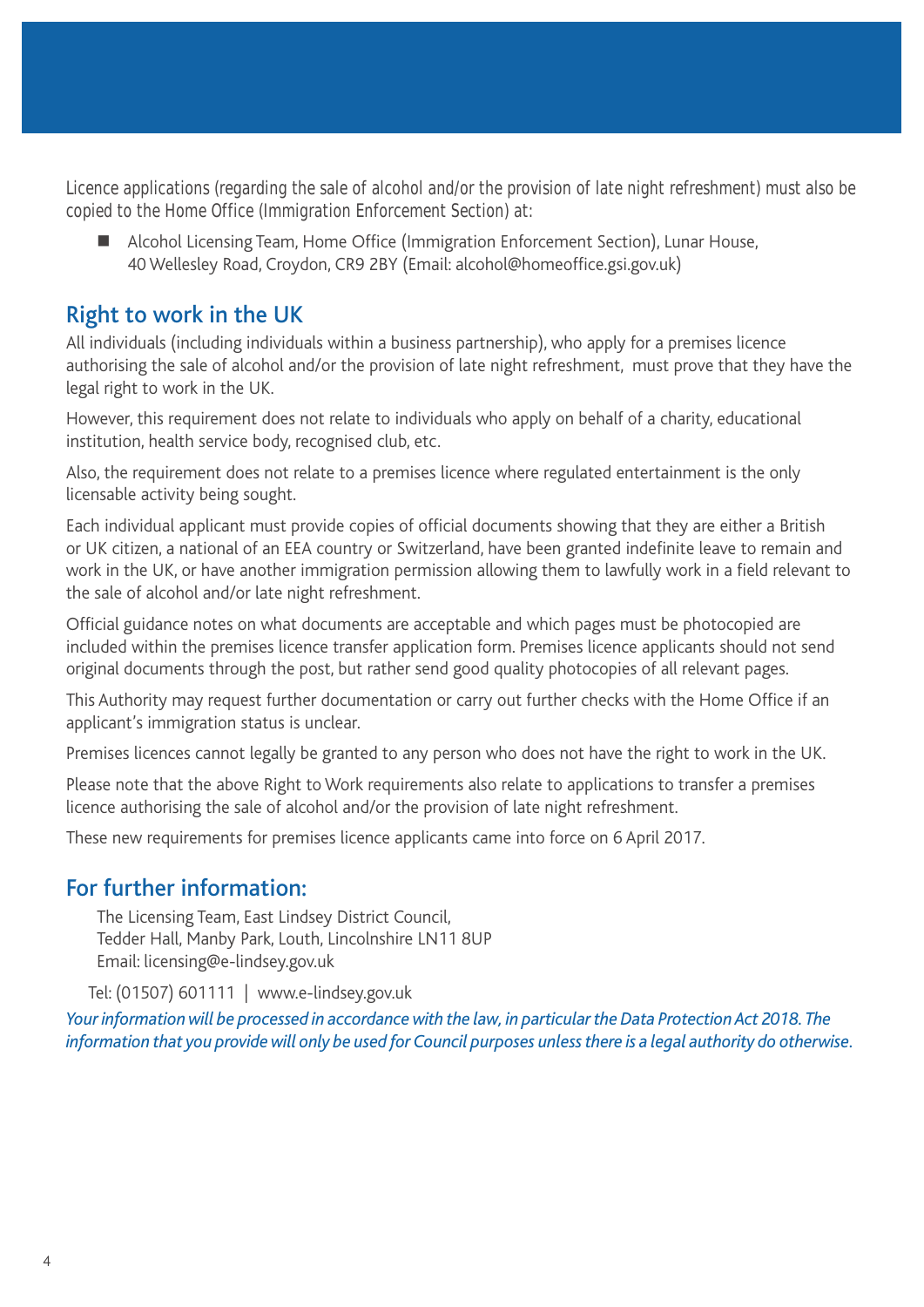

#### **Application to transfer premises licence to be granted under the Licensing Act 2003**

#### **PLEASE READ THE FOLLOWING INSTRUCTIONS FIRST**

Before completing this form please read the guidance notes at the end of the form. If you are completing this form by hand please write legibly in block capitals. In all cases ensure that your answers are inside the boxes and written in black ink. Use additional sheets if necessary. You may wish to keep a copy of the completed form for your records.

#### **I/We**

*(Insert name of applicant)*

**apply to transfer the premises licence described below under section 42 of the Licensing Act 2003 for the premises described in Part 1 below**

**Premises licence number** 

#### **Part 1 – Premises details**

| Postal address of premises or, if none, ordnance survey map reference or description |           |  |
|--------------------------------------------------------------------------------------|-----------|--|
| Post town                                                                            | Post code |  |
| Telephone number at premises (if any)                                                |           |  |

**Please give a brief description of the premises (see note 1)**

**Name of current premises licence holder**

#### **Part 2 - Applicant details**

In what capacity are you applying for the premises licence to be transferred to you?

|                                                                     | Please tick $\boxtimes$ yes |
|---------------------------------------------------------------------|-----------------------------|
| a) an individual or individuals*                                    | please complete section (A) |
| b) a person other than an individual $*$<br>i. as a limited company | please complete section (B) |
| ii. as a partnership                                                | please complete section (B) |
| iii. as an unincorporated association or                            | please complete section (B) |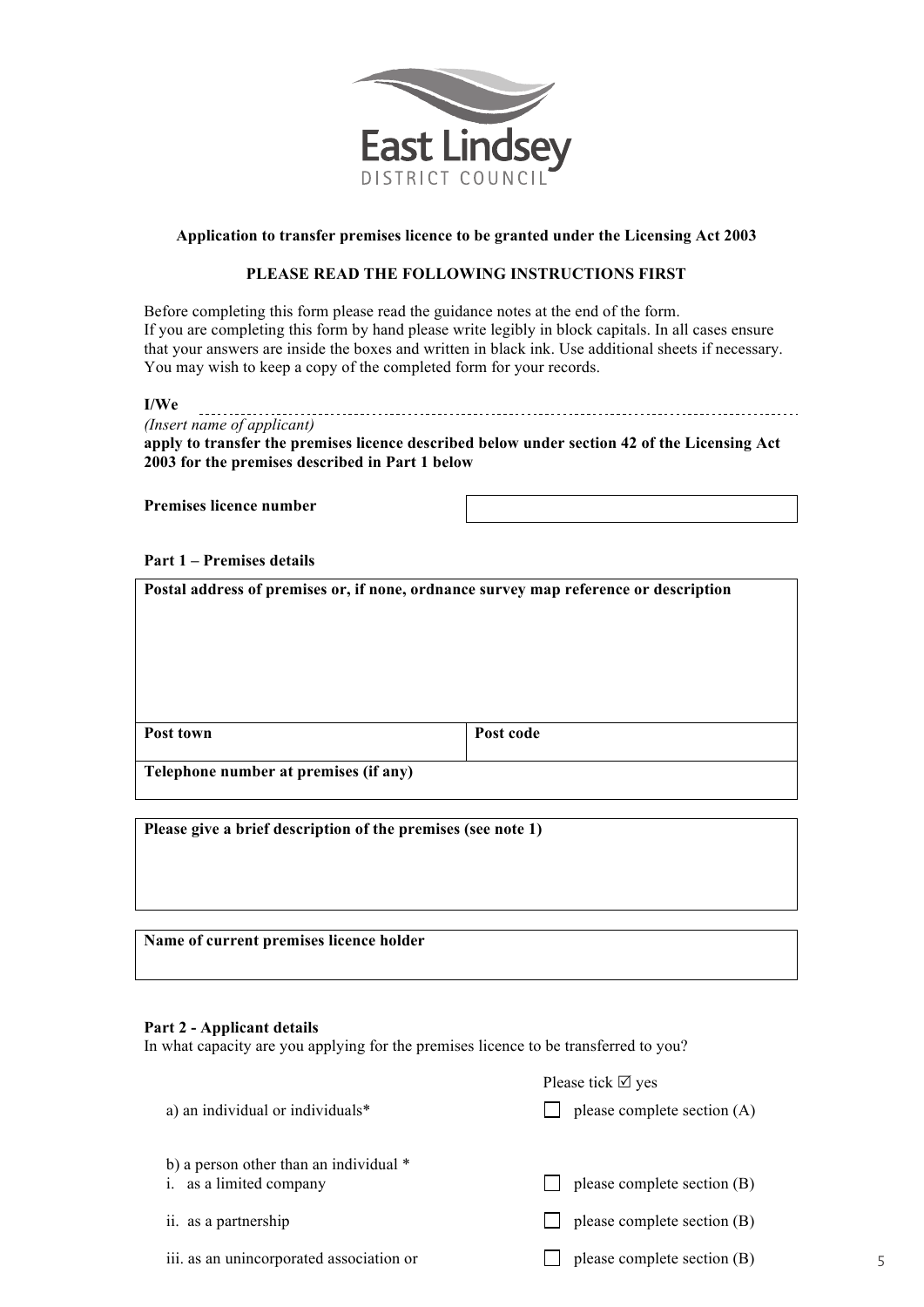| iv. other (for example a statutory corporation)                                                                                                                                             | please complete section (B)       |  |  |  |
|---------------------------------------------------------------------------------------------------------------------------------------------------------------------------------------------|-----------------------------------|--|--|--|
| c) a recognised club                                                                                                                                                                        | please complete section (B)       |  |  |  |
| d) a charity                                                                                                                                                                                | please complete section (B)       |  |  |  |
| e) the proprietor of an educational establishment                                                                                                                                           | please complete section (B)       |  |  |  |
| f) a health service body                                                                                                                                                                    | please complete section (B)       |  |  |  |
| g) an individual who is registered under Part 2 of the<br>Care Standards Act 2000 (c14) in respect of an<br>independent hospital in Wales                                                   | please complete section (B)       |  |  |  |
| ga) a person who is registered under Chapter 2 of Part<br>1 of the Health and Social Care Act 2008 (within the<br>meaning of that Part) in respect of an independent<br>hospital in England | please complete section (B)       |  |  |  |
| h) the chief officer of police of a police force in<br><b>England and Wales</b>                                                                                                             | please complete section (B)       |  |  |  |
| *If you are applying as a person described in (a) or (b) please confirm:                                                                                                                    |                                   |  |  |  |
|                                                                                                                                                                                             | Please tick $\boxtimes$ yes       |  |  |  |
| I am carrying on or proposing to carry on a business which involves the use<br>of the premises for licensable activities; or                                                                |                                   |  |  |  |
| I am making the application pursuant to a                                                                                                                                                   |                                   |  |  |  |
| statutory function or<br>$\circ$<br>a function discharged by virtue of Her Majesty's prerogative<br>$\circ$                                                                                 |                                   |  |  |  |
| (A) INDIVIDUAL APPLICANTS (fill in as applicable)                                                                                                                                           |                                   |  |  |  |
| Mrs<br><b>Miss</b><br>Mr<br>Ms                                                                                                                                                              | Other title<br>(for example, Rev) |  |  |  |
| <b>First names</b><br><b>Surname</b>                                                                                                                                                        |                                   |  |  |  |
|                                                                                                                                                                                             |                                   |  |  |  |
|                                                                                                                                                                                             |                                   |  |  |  |
| Date of birth<br>I am 18 years old or over<br><b>Nationality</b>                                                                                                                            | Please tick $\boxtimes$ yes       |  |  |  |
| Current<br>residential<br>address if<br>different from<br>premises                                                                                                                          |                                   |  |  |  |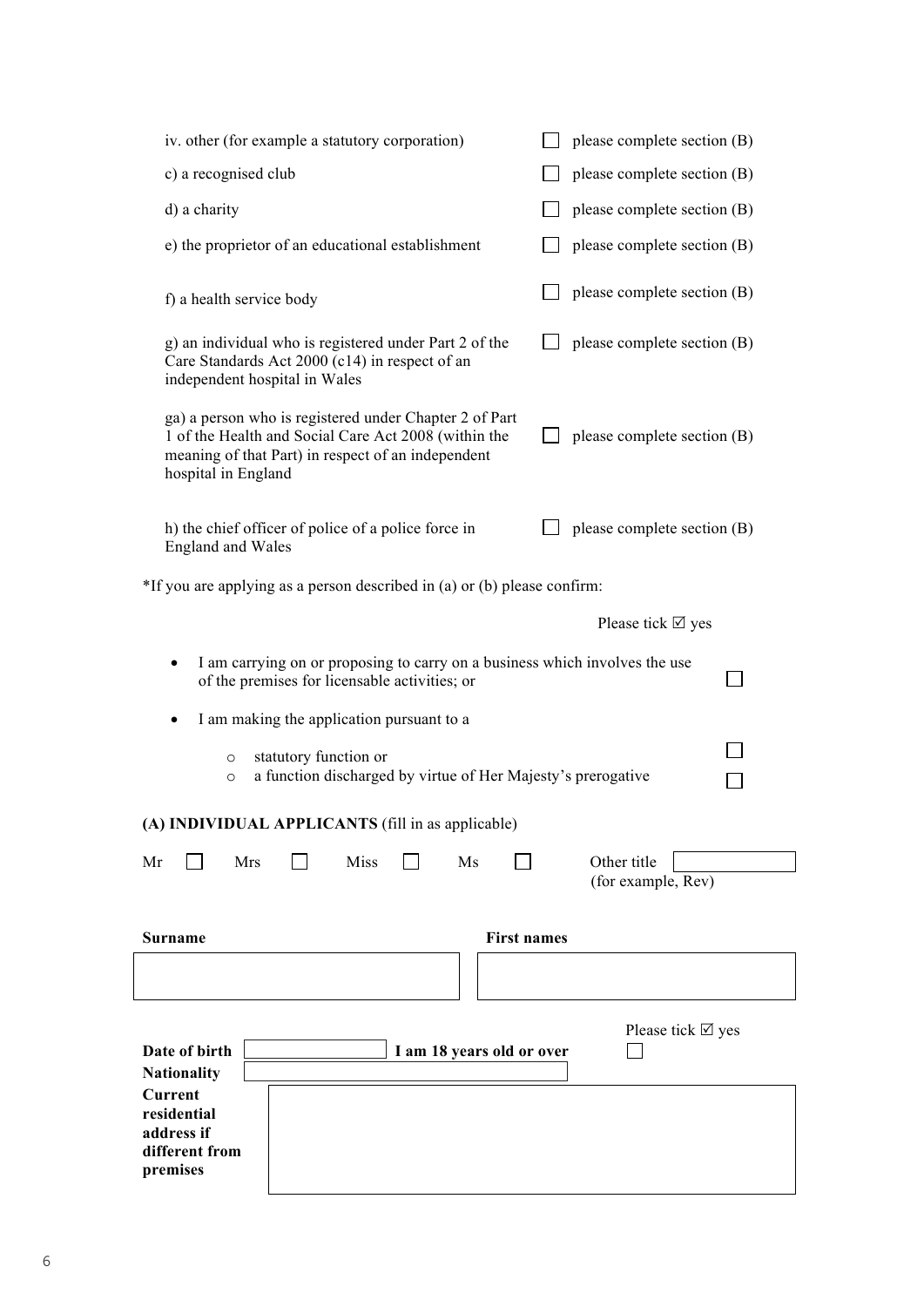| <b>Address</b>                                                                       |                                                            |                           |                                   |
|--------------------------------------------------------------------------------------|------------------------------------------------------------|---------------------------|-----------------------------------|
| Post town                                                                            |                                                            | Post code                 |                                   |
| Daytime contact telephone number                                                     |                                                            |                           |                                   |
| <b>E-mail address</b><br>(optional)                                                  |                                                            |                           |                                   |
|                                                                                      | <b>SECOND INDIVIDUAL APPLICANT</b> (fill in as applicable) |                           |                                   |
| Mrs<br>Mr<br>$\blacksquare$                                                          | Miss<br>Ms<br>$\Box$                                       |                           | Other title<br>(for example, Rev) |
| <b>Surname</b>                                                                       |                                                            | <b>First names</b>        |                                   |
| Date of birth<br><b>Nationality</b>                                                  |                                                            | I am 18 years old or over | Please tick $\boxtimes$ yes       |
| <b>Current</b><br>residential<br>address if<br>different from<br>premises<br>address |                                                            |                           |                                   |
| Post town                                                                            |                                                            | Post code                 |                                   |
| Daytime contact telephone number                                                     |                                                            |                           |                                   |
| <b>E-mail address</b><br>(optional)                                                  |                                                            |                           |                                   |

### **(B) OTHER APPLICANTS**

Please provide name and registered address of applicant in full. Where appropriate please give any registered number. In the case of a partnership or other joint venture (other than a body corporate), please give the name and address of each party concerned.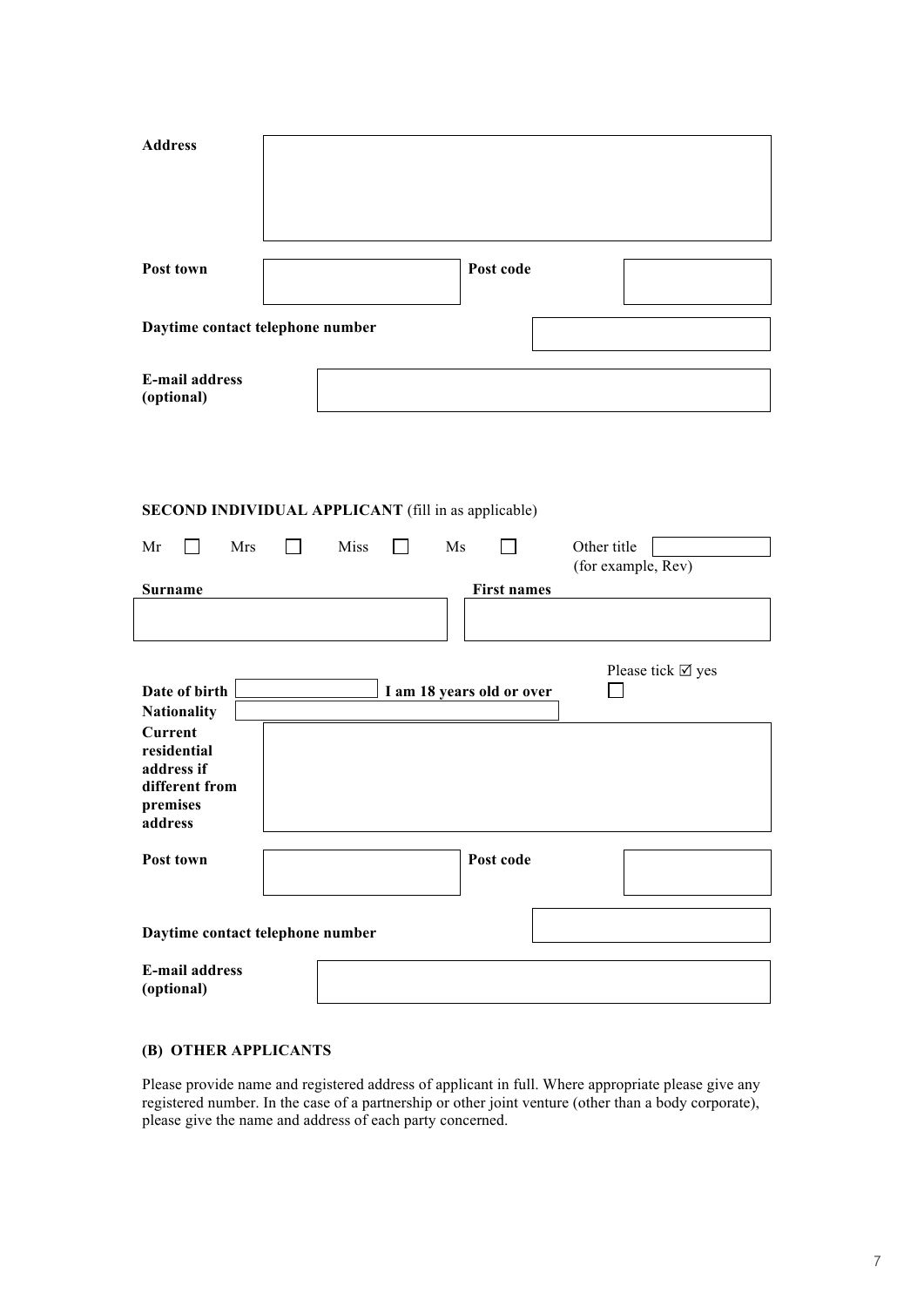| Name                                                                                         |
|----------------------------------------------------------------------------------------------|
|                                                                                              |
|                                                                                              |
|                                                                                              |
|                                                                                              |
|                                                                                              |
| Address                                                                                      |
|                                                                                              |
|                                                                                              |
|                                                                                              |
|                                                                                              |
|                                                                                              |
|                                                                                              |
|                                                                                              |
|                                                                                              |
|                                                                                              |
|                                                                                              |
| Registered number (where applicable)                                                         |
|                                                                                              |
|                                                                                              |
|                                                                                              |
|                                                                                              |
| Description of applicant (for example partnership, company, unincorporated association etc.) |
|                                                                                              |
|                                                                                              |
|                                                                                              |
|                                                                                              |
|                                                                                              |
|                                                                                              |
|                                                                                              |
|                                                                                              |
| Telephone number (if any)                                                                    |
|                                                                                              |
|                                                                                              |
| E-mail address (optional)                                                                    |
|                                                                                              |
|                                                                                              |

### **Part 3**

|                                                                               |     |       | Please tick $\boxtimes$ yes |  |
|-------------------------------------------------------------------------------|-----|-------|-----------------------------|--|
| Are you the holder of the premises licence under an interim authority notice? |     |       |                             |  |
| Do you wish the transfer to have immediate effect?                            |     |       |                             |  |
| If not when would you like the transfer to take effect?                       |     |       |                             |  |
|                                                                               | Day | Month | Year                        |  |

Please tick  $\boxtimes$  yes

 $\Box$ 

I have enclosed the consent form signed by the existing premises licence holder

If you have not enclosed the consent form referred to above please give the reasons why not. What steps have you taken to try and obtain the consent?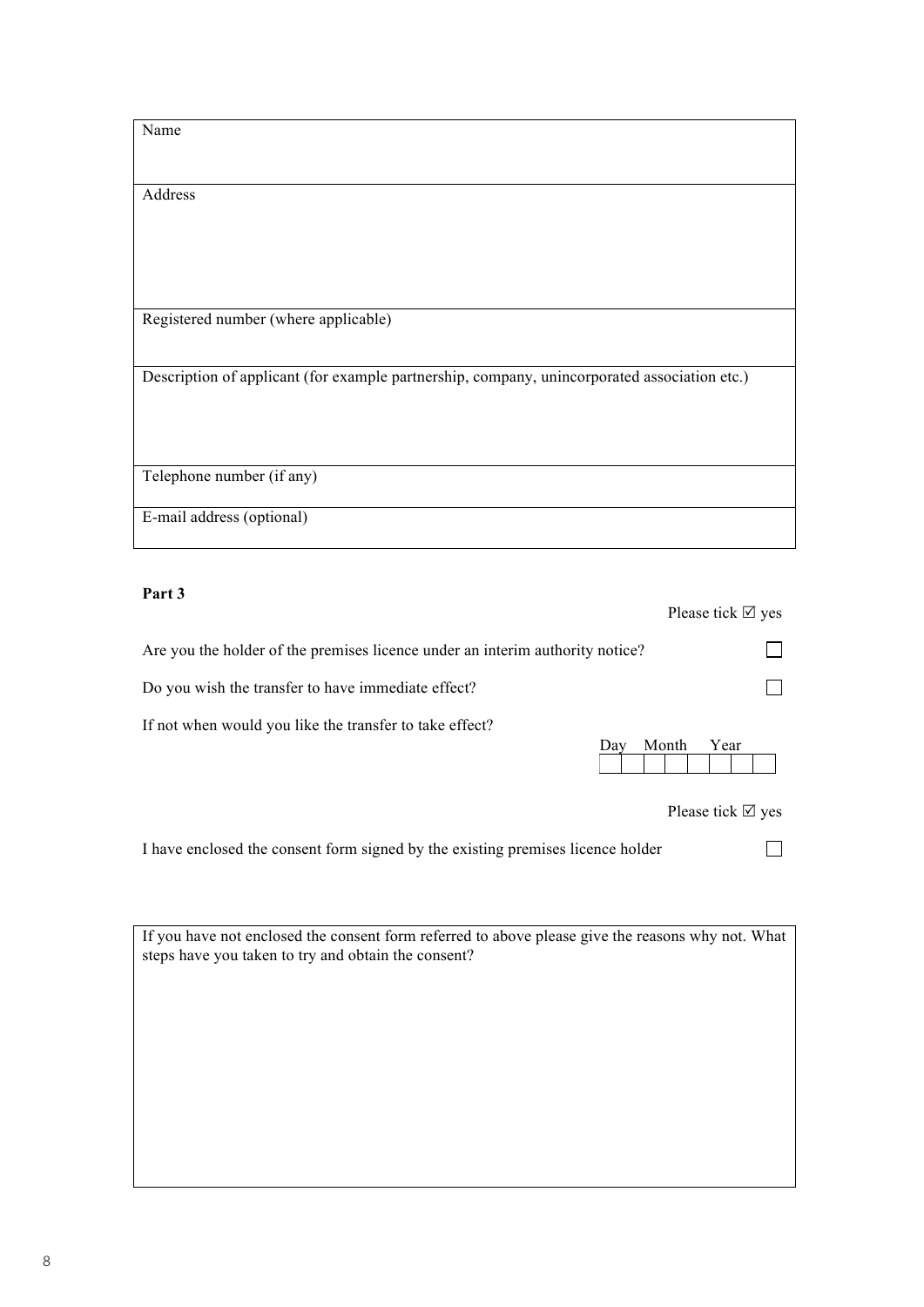$\Box$ 

| If this application is granted I would be in a position to use the premises during the      |
|---------------------------------------------------------------------------------------------|
| application period for the licensable activity or activities authorised by the licence (see |
| section 43 of the Licensing Act 2003)                                                       |

Please tick  $\boxtimes$  yes

| I have enclosed the premises licence                                                         |  |
|----------------------------------------------------------------------------------------------|--|
| If you have not enclosed premises licence referred to above please give the reasons why not. |  |

- I have made or enclosed payment of the fee
- I have enclosed the consent form signed by the existing premises licence holder or my statement as to why it is not enclosed
- I have enclosed the premises licence or relevant part of it or explanation
- I have sent a copy of this application to the chief officer of police today
- I have sent a copy of this form to Home Office Immigration Enforcement today

To be returned to: The Licensing Team, East Lindsey District Council, Tedder Hall, Manby Park, Louth, Lincolnshire LN11 8UP

Copy to: Licensing (Alcohol), Lincolnshire Police, Myle Cross Centre, Macaulay Drive, Lincoln, LN2 4EL

Licence applications (regarding the sale of alcohol and/or the provision of late night refreshment) must also be copied to the Home Office (Immigration Enforcement Section) at:

IT IS AN OFFERCE UNDER THE UNIT OF THE INTERNATION CONTRACT DECIDED, Land Trouse, 40 Wents **PERSON TO WALK WHEN** THE REAL ALAMA TO PRODUCE TO PRODUCE SUBJECT TO A REAL AND NO SET OF A REAL AND THE REAL AND  $P(X|X, Y|Z)$ • Alcohol Licensing Team, Home Office (Immigration Enforcement Section), Lunar House, 40 Wellesley Road, Croydon, CR9 2BY (Email: alcohol@homeoffice.gsi.gov.uk)

Your information will be processed in accordance with the law, in particular the Data Protection Act 2018. Tour information will be processed in accordance with the taw, in particular the Data Protection Act 2018.<br>The information that you provide will only be used for Council purposes unless there is a legal authority to **LEAVE OR WHO IS SUBJECT TO CONDITIONS ASSESSED TO A LEAVE ASSESSED AS TO EXAMPLE ASSESSED AS TO EXAMPLO SERVICE** *do otherwise.*

#### IT IS AN OFFENCE, UNDER SECTION 158 OF THE LICENSING ACT 2003, TO MAKE **SAME ACT, WILL BE COMMITTING AN OFFENCE WHERE THEY DO SO IN THE A FALSE STATEMENT IN OR IN CONNECTION WITH THIS APPLICATION. THOSE KNOW MAKE A FALSE STATEMENT MAY BE LIABLE ON SUMMARY CONVICTION EMPLOYEE IS DISQUALIFIED. TO A FINE OF ANY AMOUNT.**

**IT IS AN OFFENCE UNDER SECTION 24B OF THE IMMIGRATION ACT 1971] FOR A** work in the UK (or if I am subject to a condition preventing me from doing work relating to the **PERSON TO WORK WHEN THEY KNOW, OR HAVE REASONABLE CAUSE TO EXISON TO WORK WHEN THET KNOW, ON HAVE REASONABLE CAUSE TO BELIEVE, THAT THEY ARE DISQUALIFIED FROM DOING SO BY REASON OF DEELEVE, THAT THET AND DISQUADITIED FROM DOING SO DT REASON OF THEIR IMMIGRATION STATUS. THOSE WHO EMPLOY AN ADULT WITHOUT LEAVE OR WHO IS SUBJECT TO CONDITIONS AS TO EMPLOYMENT WILL BE LIABLE TO A CIVIL PENALTY UNDER SECTION 15 OF THE IMMIGRATION, ASYLUM AND NATIONALITY ACT 2006 AND, PURSUANT TO SECTION 21 OF THE SAME ACT, WILL BE COMMITTING AN OFFENCE WHERE THEY DO SO IN THE KNOWLEDGE, OR WITH REASONABLE CAUSE TO BELIEVE, THAT THE EMPLOYEE IS DISQUALIFIED.** 

I understand I am not entitled to be issuedwith a licence if I do not have the entitlement to live and work in the UK (or if I am subject to a condition preventing me from doing work relating to the carrying on of a licensable activity) and that my licence will become invalid if I cease to be entitled to live and work in the UK (please read guidance note 2)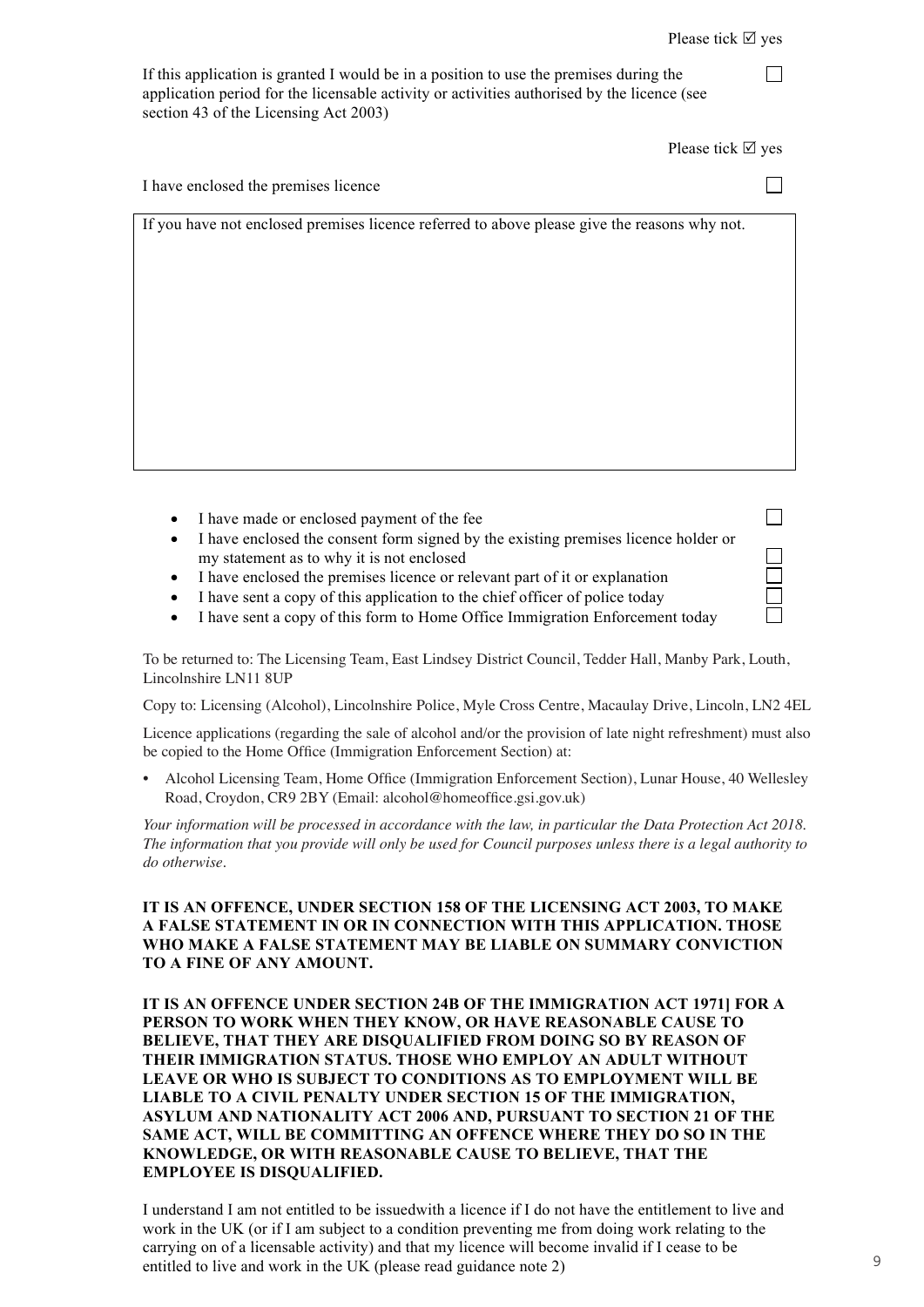Part 4 – Signatures (please read guidance note 3)

**Signature of applicant or applicant's solicitor or other duly authorised agent** (See guidance note 4). **If signing on behalf of the applicant please state in what capacity.**

| Signature                                                                                                                                                                                                            |                  |  |
|----------------------------------------------------------------------------------------------------------------------------------------------------------------------------------------------------------------------|------------------|--|
| Date                                                                                                                                                                                                                 |                  |  |
| Capacity                                                                                                                                                                                                             |                  |  |
| For joint applicants signature of second applicant, second applicant's solicitor or other<br>authorised agent (please read guidance note 5). If signing on behalf of the applicant please<br>state in what capacity. |                  |  |
| Signature                                                                                                                                                                                                            |                  |  |
| Date                                                                                                                                                                                                                 |                  |  |
| Capacity                                                                                                                                                                                                             |                  |  |
| Contact name (where not previously given) and postal address for correspondence<br>associated with this application (please read guidance note 6)                                                                    |                  |  |
| Post town                                                                                                                                                                                                            | <b>Post Code</b> |  |
| Telephone number (if any)                                                                                                                                                                                            |                  |  |
| If you would prefer us to correspond with you by e-mail your e-mail address (optional)                                                                                                                               |                  |  |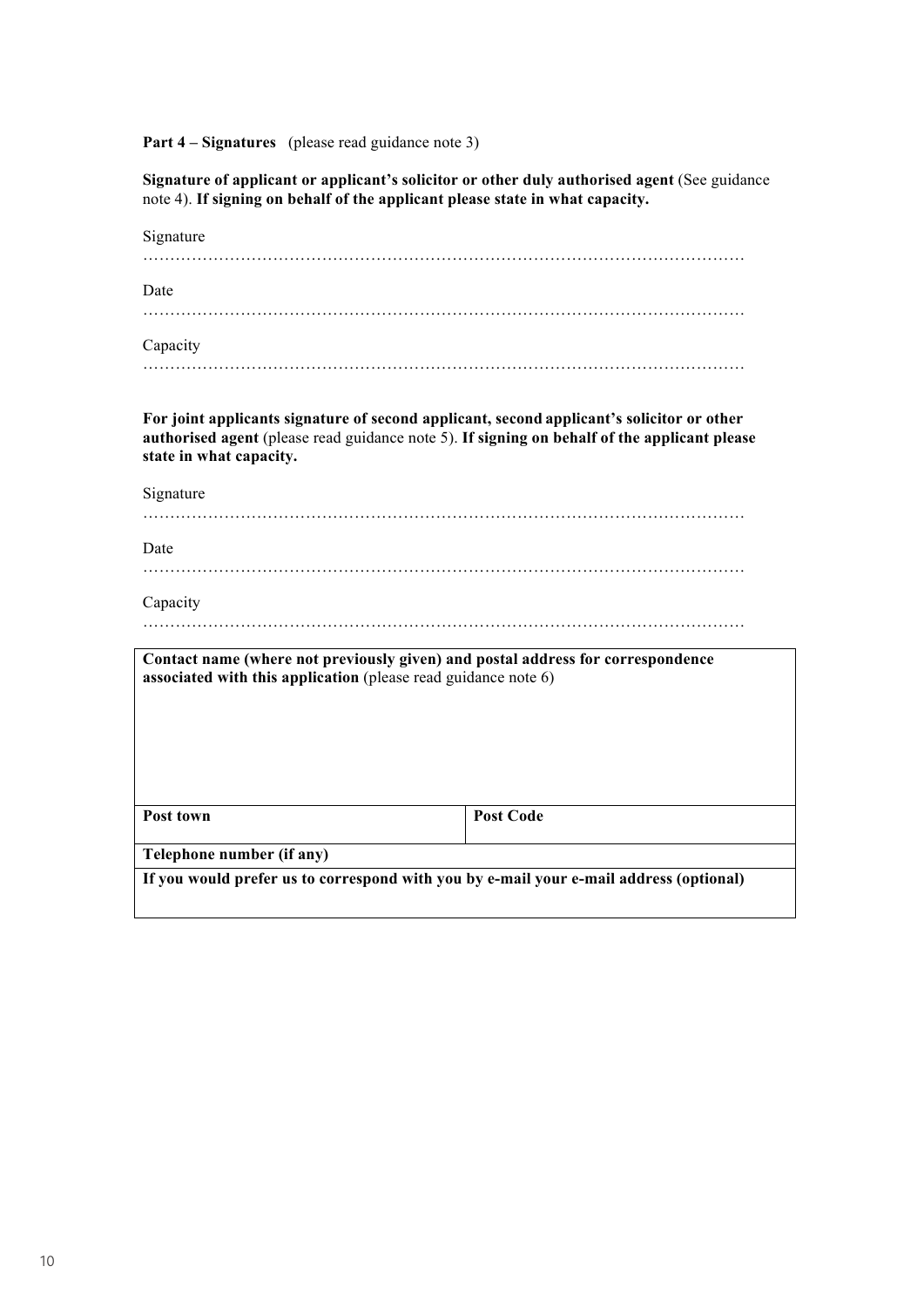

### **Consent of premises licence holder to transfer**

| I/we                                                               |                                  |
|--------------------------------------------------------------------|----------------------------------|
| [full name of premises licence holder(s)]                          |                                  |
| the premises licence holder of premises licence number             |                                  |
|                                                                    | [insert premises licence number] |
| relating to                                                        |                                  |
|                                                                    |                                  |
| [name and address of premises to which the application relates]    |                                  |
| hereby give my consent for the transfer of premises licence number |                                  |
|                                                                    |                                  |
| [insert premises licence number]                                   |                                  |
| to                                                                 |                                  |
|                                                                    |                                  |
| [full name of transferee].                                         |                                  |
|                                                                    |                                  |
|                                                                    |                                  |
|                                                                    |                                  |
|                                                                    |                                  |
|                                                                    |                                  |

| signed                 |  |
|------------------------|--|
| name<br>(please print) |  |
| dated                  |  |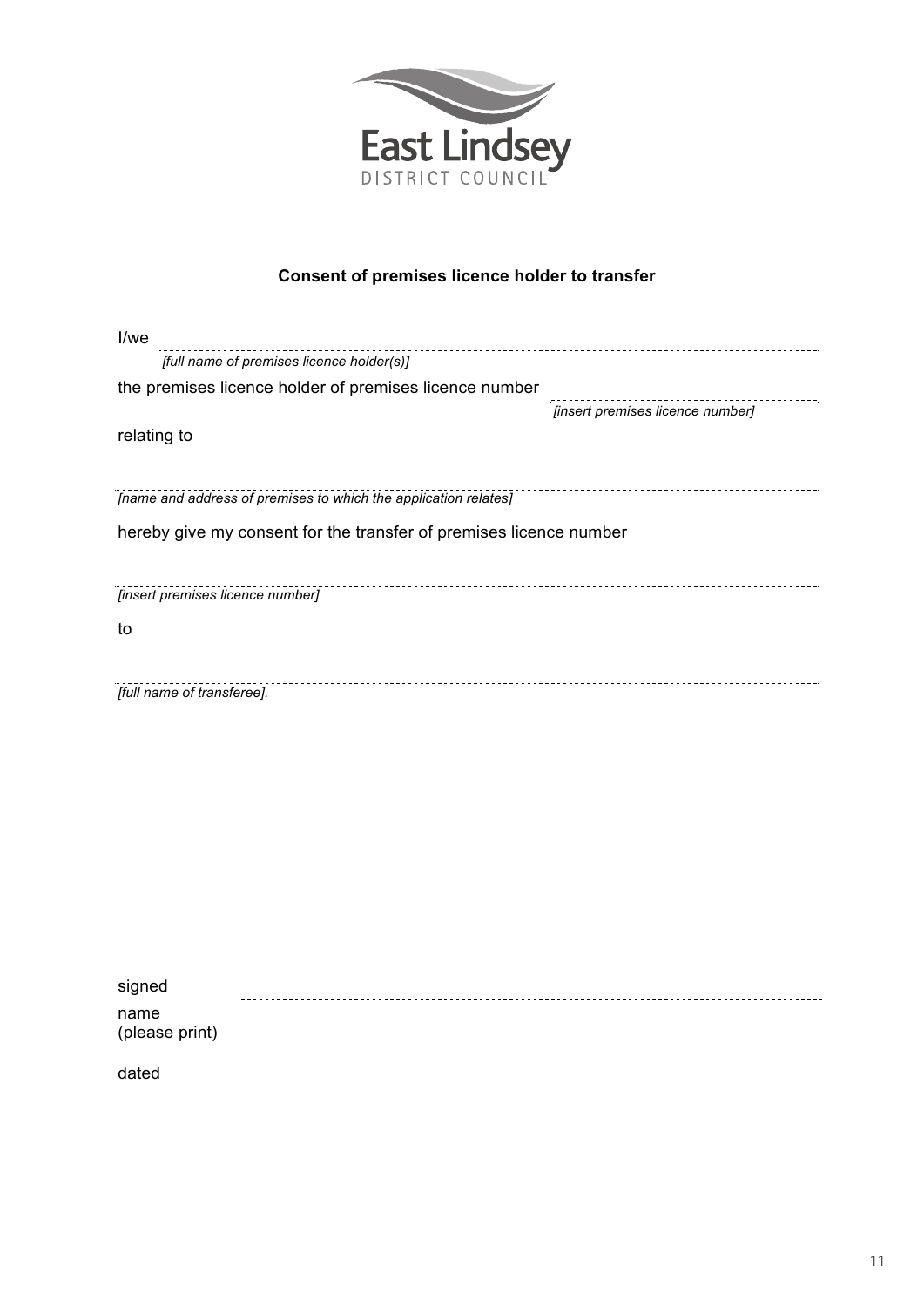#### **Notes for Guidance**

1. Describe the premises. For example the type of premises it is, its general situation and layout and any other information which would be relevant to the licensing objectives.

#### 2. **Right to work/immigration status for individual applicants and applications from partnerships which are not limited liability partnerships**:

A licence may not be held by an individual or an individual in a partnership which is not a limited liability partnership who:

- does not have the right to live and work in the UK; or
- is subject to a condition preventing him or her from doing work relating to the carrying on of a licensable activity.

Any premises licence issued on or after 6 April 2017 will lapse if the holder ceases to be entitled to work in the UK.

Applicants must demonstrate that they have the right to work in the UK and are not subject to a condition preventing them from doing work relating to the carrying on of a licensing activity. They do this by providing with this application copies or scanned copies of the following documents (which do not need to be certified).

#### **Documents which demonstrate entitlement to work in the UK**

- An expired or current passport showing the holder, or a person named in the passport as the child of the holder, is a British citizen or a citizen of the UK and Colonies having the right of abode in the UK [please see note below about which sections of the passport apply].
- An expired or current passport or national identity card showing the holder, or a person named in the passport as the child of the holder, is a national of a European Economic Area country or Switzerland.
- A Registration Certificate or document certifying permanent residence issued by the Home Office to a national of a European Economic Area country or Switzerland.
- A Permanent Residence Card issued by the Home Office to the family member of a national of a European Economic Area country or Switzerland.
- A **current** Biometric Immigration Document (Biometric Residence Permit) issued by the Home Office to the holder indicating that the person named is allowed to stay indefinitely in the UK, or has no time limit on their stay in the UK.
- A **current** passport endorsed to show that the holder is exempt from immigration control, is allowed to stay indefinitely in the UK, has the right of abode in the UK, or has no time limit on their stay in the UK.
- A **current** Immigration Status Document issued by the Home Office to the holder with an endorsement indicating that the named person is allowed to stay indefinitely in the UK or has no time limit on their stay in the UK, **when produced in combination with** an official document giving the person's permanent National Insurance number and their name issued by a Government agency or a previous employer.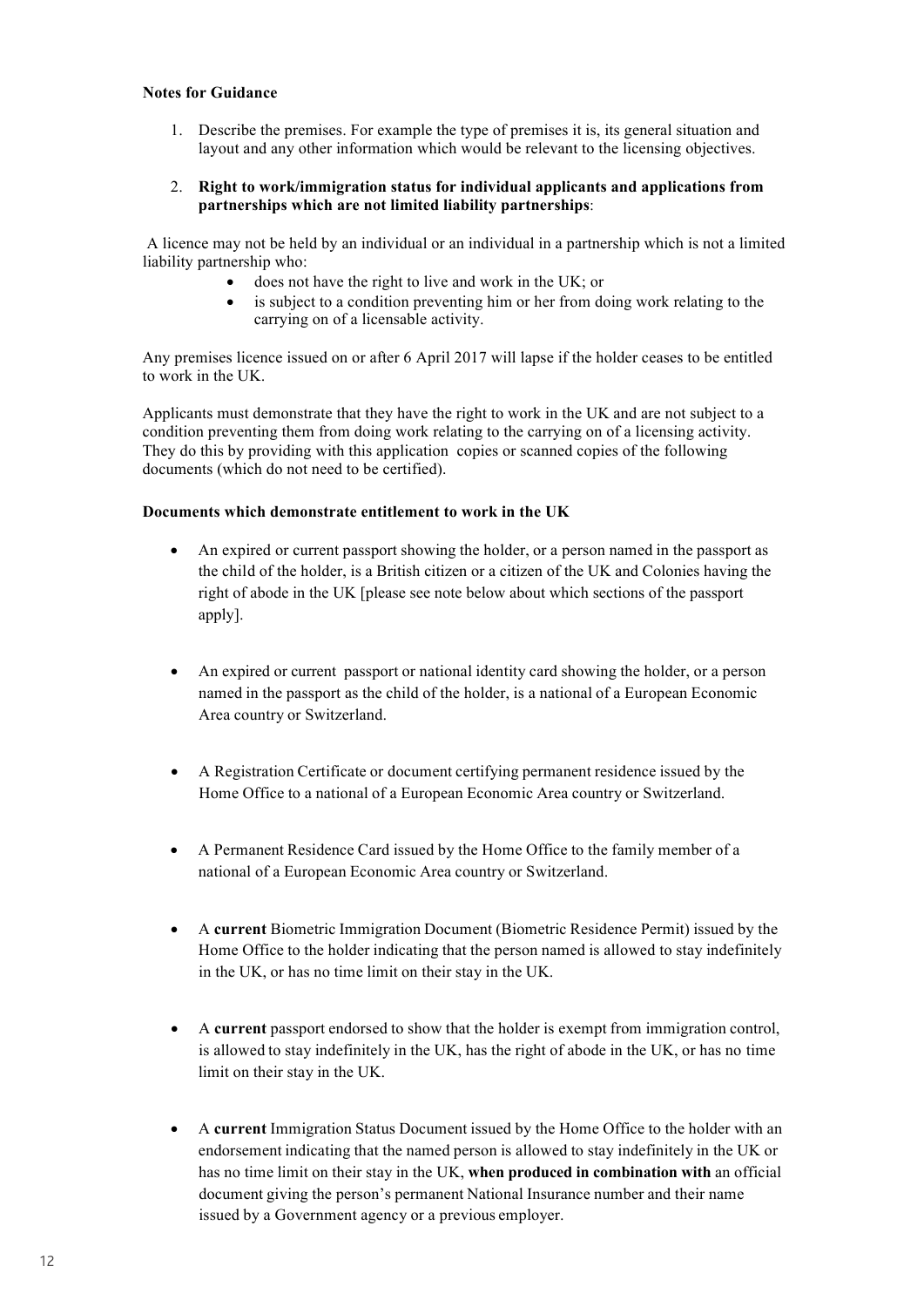- A **full** birth or adoption certificate issued in the UK which includes the name(s) of at least one of the holder's parents or adoptive parents, **together with** an official document giving the person's permanent National Insurance number and their name issued by a Government agency or a previous employer.
- A birth or adoption certificate issued in the Channel Islands, the Isle of Man or Ireland **when produced in combination with** an official document giving the person's permanent National Insurance number and their name issued by a Government agency or a previous employer.
- A certificate of registration or naturalisation as a British citizen, **when produced in combination with** an official document giving the person's permanent National Insurance number and their name issued by a Government agency or a previous employer.
- A **current** passport endorsed to show that the holder is allowed to stay in the UK and is currently allowed to work and is not subject to a condition preventing the holder from doing work relating to the carrying on of a licensable activity.
- A **current** Biometric Immigration Document (Biometric Residence Permit) issued by the Home Office to the holder which indicates that the named person can currently stay in the UK and is allowed to do the work in question.
- A **current** Residence Card issued by the Home Office to a person who is not a national of an EEA state or Switzerland but who is a family member of such a national or who has derivative rights or residence.
- A **current** Immigration Status Document containing a photograph issued by the Home Office to the holder with an endorsement indicating that the named person may stay in the UK, and is allowed to work and is not subject to a condition preventing the holder from doing work relating to the carrying on of a licensable activity **when produced in combination with** an official document giving the person's permanent National Insurance number and their name issued by a Government agency or a previous employer.
- A Certificate of Application, **less than 6 months old**, issued by the Home Office under regulation 17(3) or 18A (2) of the Immigration (European Economic Area) Regulations 2006, to a person who is not a national of an EEA state or Switzerland but who is a family member of such a national or who has derivative rights of residence.
- Reasonable evidence that the person has an outstanding application to vary their permission to be in the UK with the Home Office such as the Home Office acknowledgement letter or proof of postage evidence, or evidence that the person has an appeal or administrative review pending on an immigration decision, such as an appeal or administrative review reference number.
- Reasonable evidence that a person who is not a national of an EEA state or Switzerland but who is a family member of such a national or who has derivative rights of residence in exercising treaty rights in the UK including:-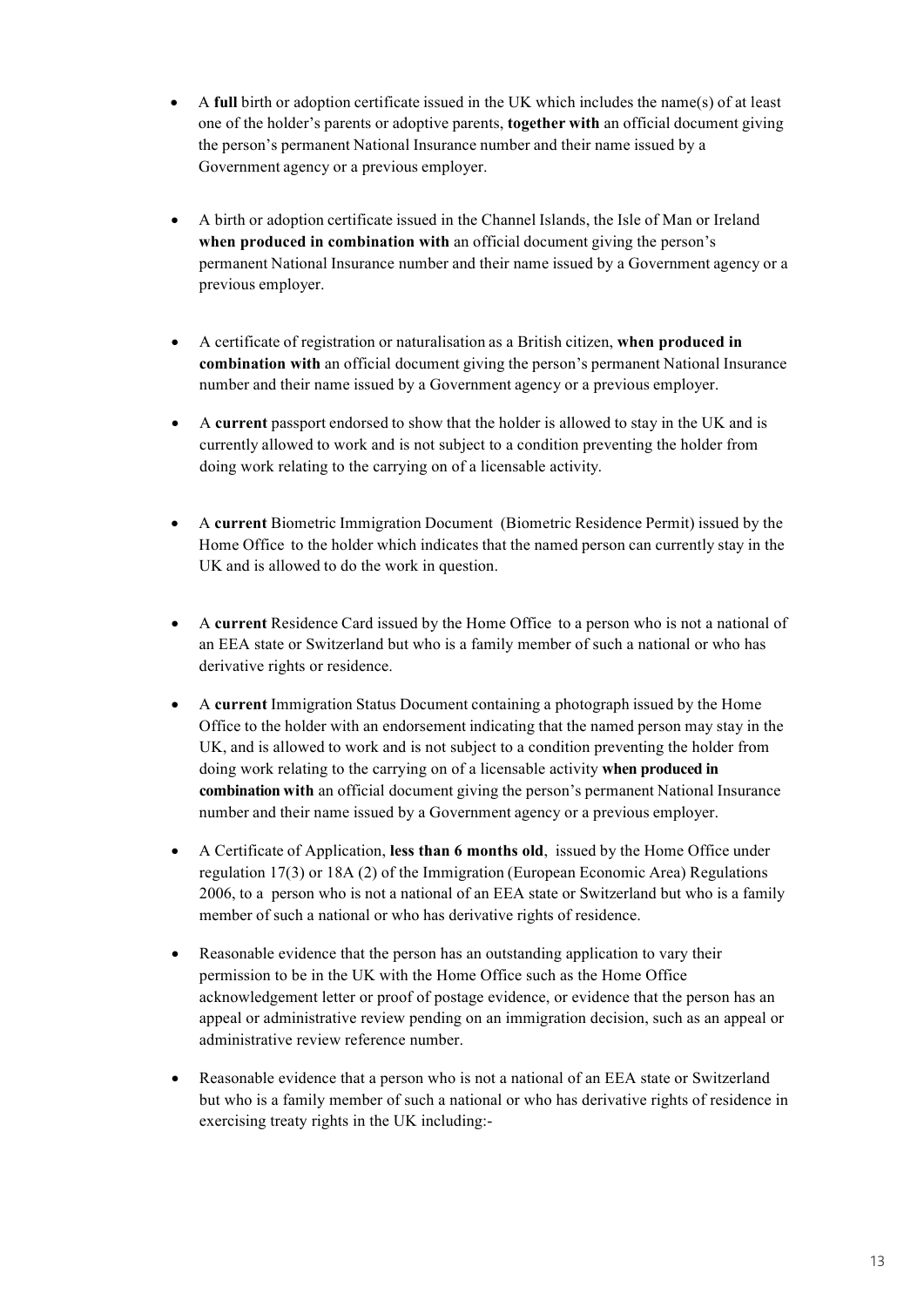- evidence of the applicant's own identity such as a passport,
- evidence of their relationship with the EEA family member  $-e.g.$  a marriage certificate, civil partnership certificate or birth certificate, and
- evidence that the EEA national has a right of permanent residence in the UK or is one of the following if they have been in the UK for more than 3 months:
	- (i) working e.g. employment contract, wage slips, letter from the employer,
	- (ii) self-employed e.g. contracts, invoices, or audited accounts with a bank,
	- (iii) studying e.g. letter from the school, college or university and evidence of
	- sufficient funds; or
	- (iv) self-sufficient e.g. bank statements.

Family members of EEA nationals who are studying or financially independent must also provide evidence that the EEA national and any family members hold comprehensive sickness insurance in the UK. This can include a private medical insurance policy, an EHIC card or an S1, S2 or S3 form.

**Original documents must not be sent to licensing authorities.** If the document copied is a passport, a copy of the following pages should be provided:-

(i). any page containing the holder's personal details including nationality;

- (ii) any page containing the holder's photograph;
- (iii) any page containing the holder's signature;
- (iv) any page containing the date of expiry; and

(v) any page containing information indicating the holder has permission to enter or remain in the UK and is permitted to work.

If the document is not a passport, a copy of the whole document should be provided.

Your right to work will be checked as part of your licensing application and this could involve us checking your immigration status with the Home Office. We may otherwise share information with the Home Office. Your licence application will not be determined until you have complied with this guidance

- 3. The application form must be signed.
- 4. An applicant's agent (for example solicitor) may sign the form on their behalf provided that they have actual authority to do so.
- 5. Where there is more than one applicant, both applicants or their respective agents must sign the application form.
- 6. This is the address which we shall use to correspond with you about this application.

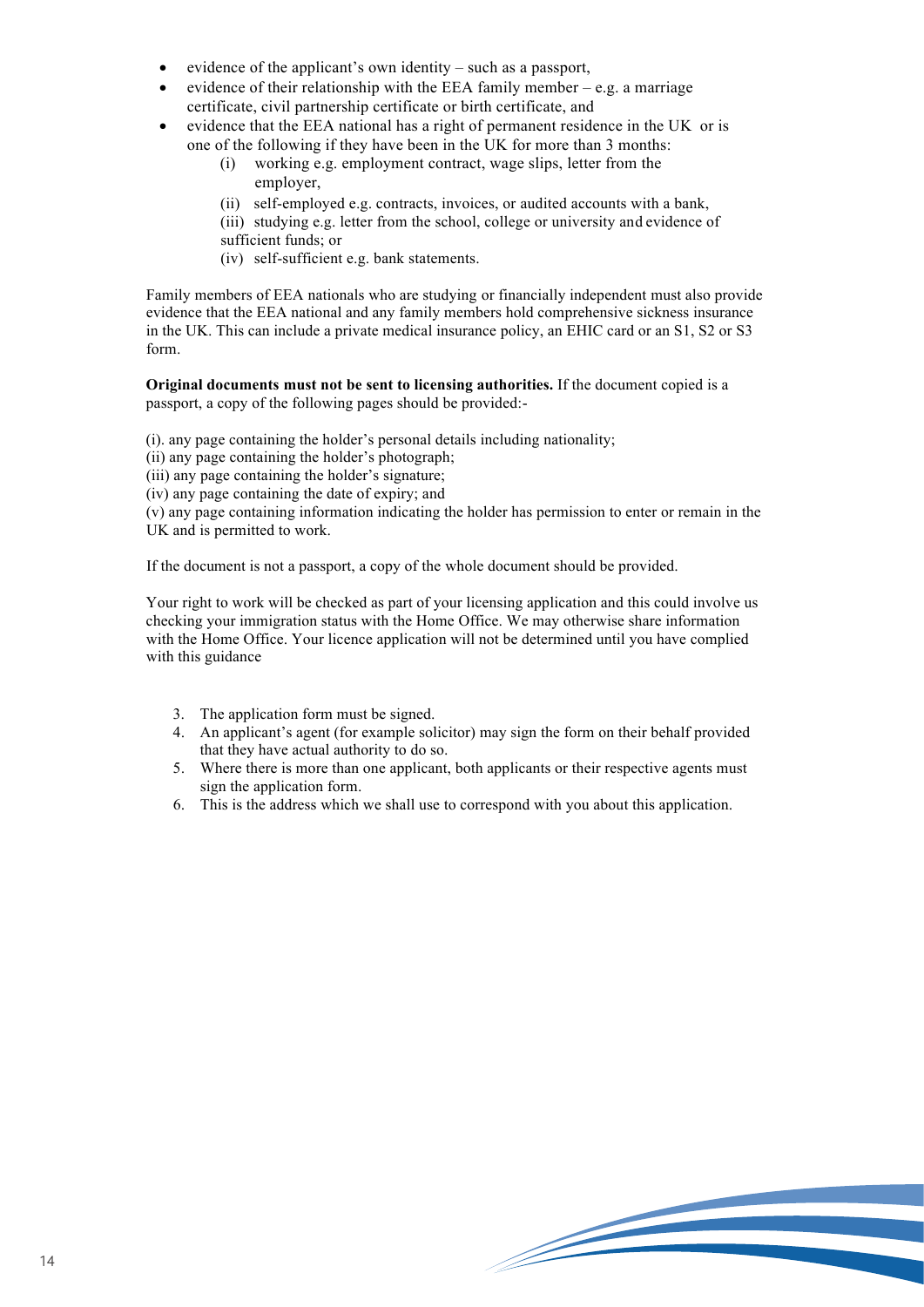### Data Protection Notice – Premises Licence Application under the Licensing Act 2003

East Lindsey District Council is a Data Controller and can be contacted at:

Tedder Hall, Manby Park, Louth, Lincolnshire, LN11 8UP Tel: 01507 601111

The Data Protection Officer for this Authority can be contacted at the same address.

We are collecting your personal data in order to process your licence application under the Licensing Act 2003 as we are the Licensing Authority.

Your personal data may be shared in the following ways as part of this application:

The law requires us to verify that applicants for premises licences have the right to work in the UK. Where necessary, we may need to verify your information with the Home Office.

The Council may also share personal information with the Police and the other Responsible Authorities as part of the licensing process. Any information sharing will be managed in accordance with relevant privacy and data protection legislation.

Your data will not be shared with third parties but may be used for Council purposes, in order to prevent or detect crime, to protect public funds or where we are required or permitted to share data under other legislation.

Some limited Premises User / Licence Holder information will be made available to the public as the Licensing Act 2003 requires us to maintain a Register of Licence Applications. The Register includes the name of the licence holder.

In line with our retention policy your data will be kept for the period of time that you hold a licence with this Authority and then for a further 6 years after your licence expires. The data will then be deleted / destroyed.

We also keep data for six years from the resolution of an unsuccessful licence application or the resolution of legal proceedings.

You have the right to access your data and to rectify mistakes, erase, restrict, object or move your data in certain circumstances. Please contact the Data Protection Officer for further information or go to our website where your rights are explained in more detail. If you would like to receive an explanation of your rights in paper format please contact the Data Protection Officer.

Any complaints regarding your data should be addressed to the Data Protection Officer in the first instance. If the matter is not resolved you can contact the Information Commissioner's Office at:

Wycliffe House, Water Lane, Wilmslow, Cheshire, SK9 5AF Tel: 0303 123 1113

If you do not provide the information required on the form then we will not be able to process your licence application.

For further information on our Data Protection Policies please go to our website: www.e-lindsey.gov.uk